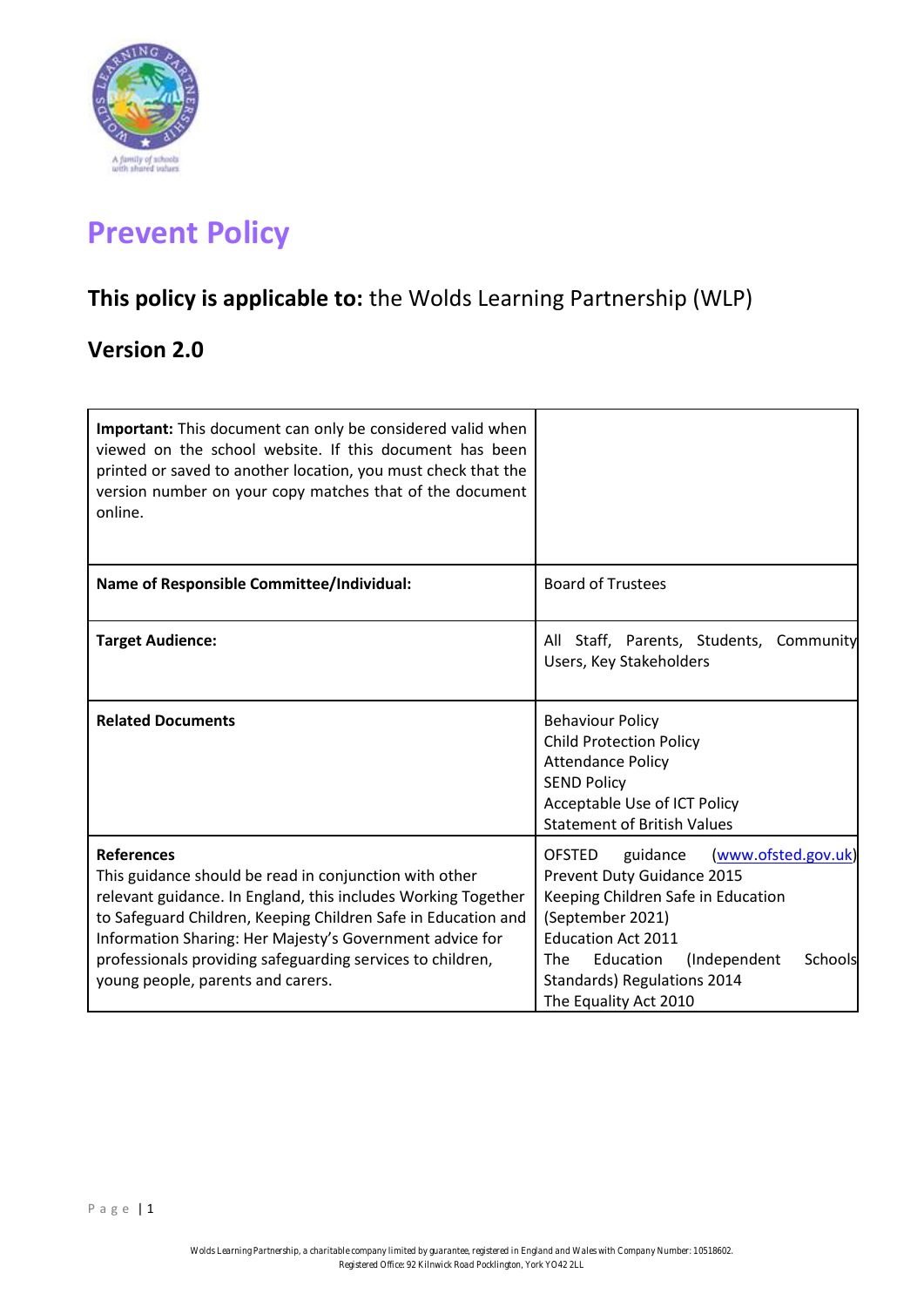

# **Policy Statement**

This policy outlines the principles and values underpinning the expectations of the Wolds Learning Partnership (WLP) for preventing and responding to extremism at any school which is part of the WLP.

#### **Purpose and Scope**

The threat to the UK from extremism, such as international terrorism, is substantial. The safeguarding threats that we now face are more diverse than ever before, dispersed across a wider geographical, social, technological and cultural platform.

Dealing with violent extremism is nothing new. Throughout history there have been groups prepared to use violence to achieve their aims. A small minority of these seek to groom and radicalise young people with an ideology which may justify the use of violence through a distorted interpretation of a particular set of values (often associated with a religion).

In line with guidance from the Department for Education (DfE), the WLP aims to safeguard all its children from the threat of extremism. We have a zero tolerance of extremist ideologies and behaviour. The WLP ensures that our care, guidance and curriculum empowers children to reject violent or extremist behaviour and to be safeguarded through education.

Young people can be exposed to a wide range of extremist influences or prejudiced views and behaviours, including via the internet, from an early age. Early intervention and education is a preferable way of safeguarding against extremism and radicalisation.

#### **Roles and Responsibilities**

At all the WLP establishments, it is everyone's responsibility to identify, report on and prevent extremism. Each group has individual responsibilities that must be adhered to if extremism is to be dealt with effectively.

#### **Headteachers:**

- Must ensure that staff are aware of and have read the policy and understand the procedures outlined
- Must ensure pupils/students and, where appropriate, parents/carers, are given regular feedback on the action being taken.
- Must report concerns to Channel via Early Help and Advice Support Hub (EHASH)

# **Designated Safeguarding Lead**

It is the role of the designated safeguarding lead to:

- Ensure that staff understand the issues of radicalisation, are able to recognise the signs of vulnerability or radicalisation and know how to refer their concerns.
- Receive safeguarding concerns about children who may be vulnerable to the risk of radicalisation or are showing signs of radicalisation.
- Make referrals to appropriate agencies with regard to concerns about radicalisation.
- Liaise with partners, including the local authority and the police.
- Report to the governing body on these matters.

#### **Staff:**

- Must read and adhere to the policy
- Must always strive to be aware of potential or actual extremism and take action when there are concerns
- Must report and record all concerns following the school's procedures.

P a g e | 2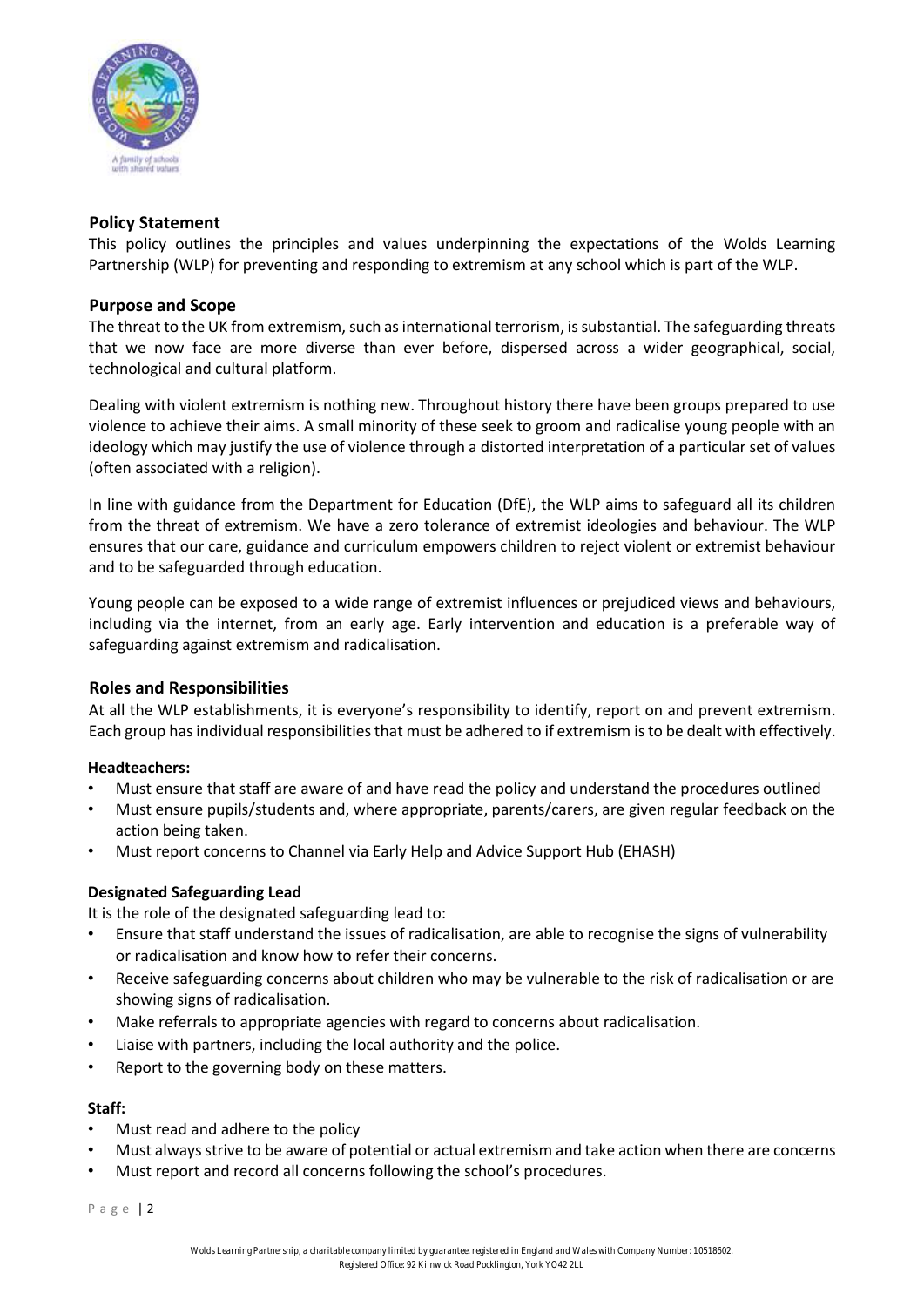

• Must not promote partisan political views in teaching and where political issues are brought to the attention of pupils/students they are offered a balanced presentation of opposing views.

### **Trustees / Governors**:

- Must ensure that the school has a Prevent policy and that it is regularly reviewed every two years.
- Must ensure that there is a member of the Senior Leadership Team that has specific responsibility for Prevent agenda.
- Must ensure that the effectiveness of the Prevent Policy is regularly monitored and that this is reported to the Governing Body of each school and Trustees.

#### **Parents:**

- Should contact the school immediately if they know or suspect their child is at risk in order to work in partnership with the school. This applies even if the child has asked for 'secrecy'.
- Should share with the school any suspicions they have that children are at risk of extremism, even when it does not directly involve their child.

# **Definitions**

**Extremism** is defined in the 2011 [Prevent Strategy](https://www.gov.uk/government/uploads/system/uploads/attachment_data/file/97976/prevent-strategy-review.pdf) [a](https://www.gov.uk/government/uploads/system/uploads/attachment_data/file/97976/prevent-strategy-review.pdf)s vocal or active opposition to fundamental British values, including democracy, the rule of law, individual liberty and mutual respect and tolerance of different faiths and beliefs.

**Radicalisation** can be both violent and non‐violent. Radicalisation is a process by which an individual or group comes to adopt increasingly extreme political, social or religious ideals and aspirations that reject or undermine contemporary ideas and expressions of freedom of choice.

**British Values** are democracy, the rule of law, individual liberty and mutual respect and tolerance of those with different faiths and beliefs.

#### **Partnership Working**

Awareness of Prevent and an understanding of the risks it is intended to address are both vital. Professionals can help to identify, and to refer to the relevant agencies, young people whose behaviour suggests that they are being drawn into terrorism or extremism. Schools can help to protect children from extremist and violent views in the same ways that they help to safeguard children from drugs, gang violence or alcohol. Schools' work on Prevent needs to be seen in this context. The purpose must be to protect young people from harm and to ensure that they are taught in a way that is consistent with the law and our values.

All organisations should have an awareness of the Prevent agenda and the various forms of radicalisation and be able to recognise signs, indicators or concerns and respond appropriately.

There are no known definitive indicators that a young person is vulnerable to radicalisation, but there are number of signs that **together** increase the risk.

#### **Signs of vulnerability include:**

- underachievement
- being in possession of extremist literature
- poverty
- social exclusion
- traumatic events
- global or national events

P a g e | 3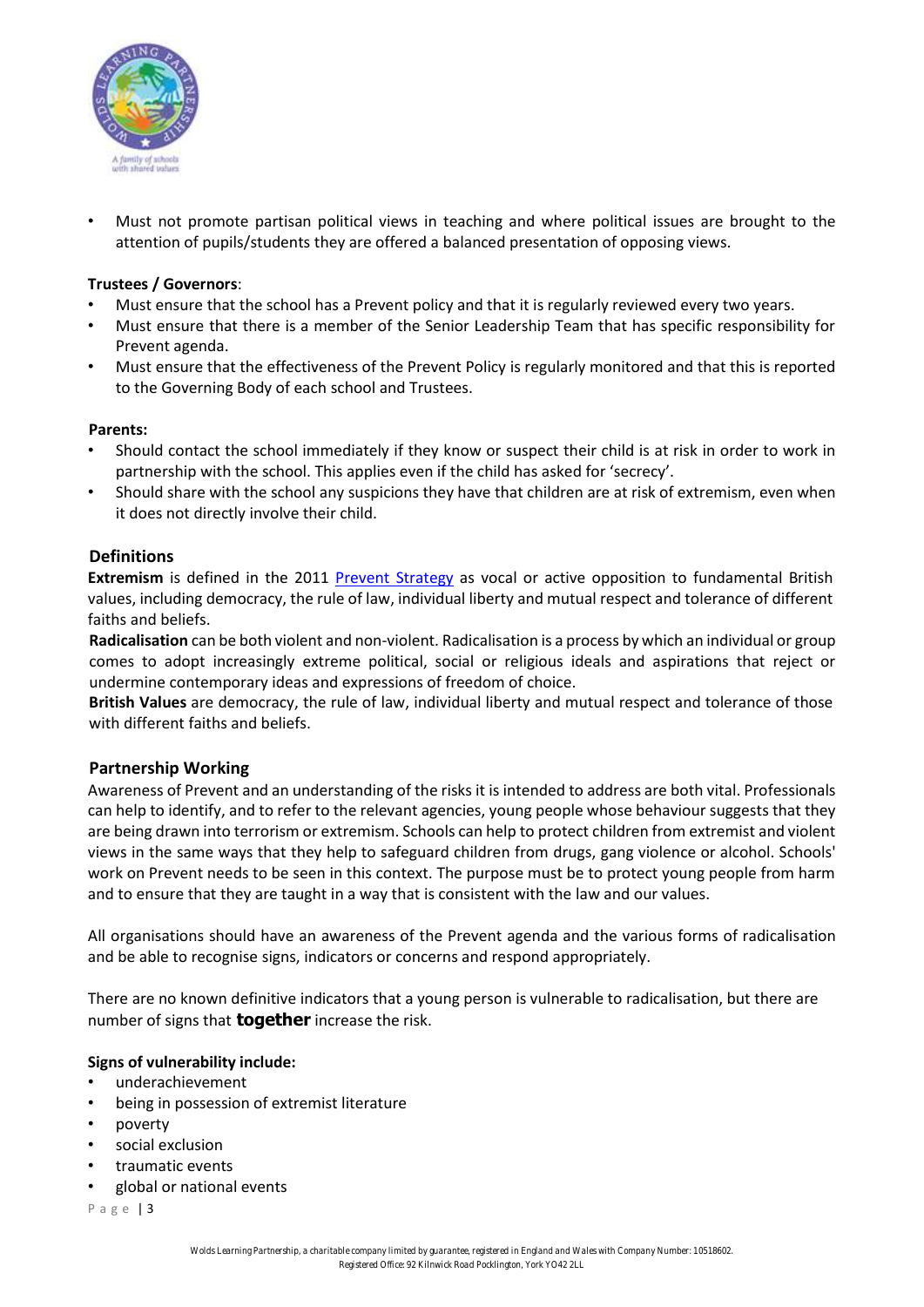

- religious conversion
- change in behaviour
- extremist influences
- conflict with family over lifestyle
- confused identify
- victim or witness to race or hate crimes
- rejection by peers, family, social groups or faith

#### **Recognising Extremism**

Early indicators of radicalisation or extremism may include:

- showing sympathy for extremist causes
- glorifying violence, especially to other faiths or cultures
- making remarks or comments about being at extremist events or rallies outside school
- evidence of possessing illegal or extremist literature
- advocating messages similar to illegal organisations or other extremist groups
- out of character changes in dress, behaviour and peer relationships (but there are also very powerful narratives, programmes and networks that young people can come across online so involvement with particular groups may not be apparent.)
- secretive behaviour
- online searches or sharing extremist messages or social profiles
- intolerance of difference, including faith, culture, gender, race or sexuality
- graffiti, art work or writing that displays extremist themes
- attempts to impose extremist views or practices on others
- verbalising anti-Western or anti-British views
- advocating violence towards others

# **Systems and procedures**

Under the statutory guidance issued under section 29 of the Counter‐Terrorism and Security Act 2015, the WLP will ensure that children are safeguarded from extremism in the following ways, from the very beginning of their school career:

- All staff are trained to have an awareness and understanding of the risk of radicalisation in our area, institution or body.
- School leaders ensure that all staff understand what radicalisation means and why young people may become vulnerable to it.
- Understand what is meant by the term 'extremism' and what that means in our context, e.g. right wing ideologies.
- Understand the relationship between extremism and terrorism.
- Work in partnership to ensure positive co‐operation, for example with other schools, the police and members of the community.
- All staff are trained to know what measures are available to prevent children being drawn into extremism and how the ideology can be challenged.
- All staff are given clear directions as to how to identify and record and causes for concern, as well as how to escalate those to the safeguarding officer in school.